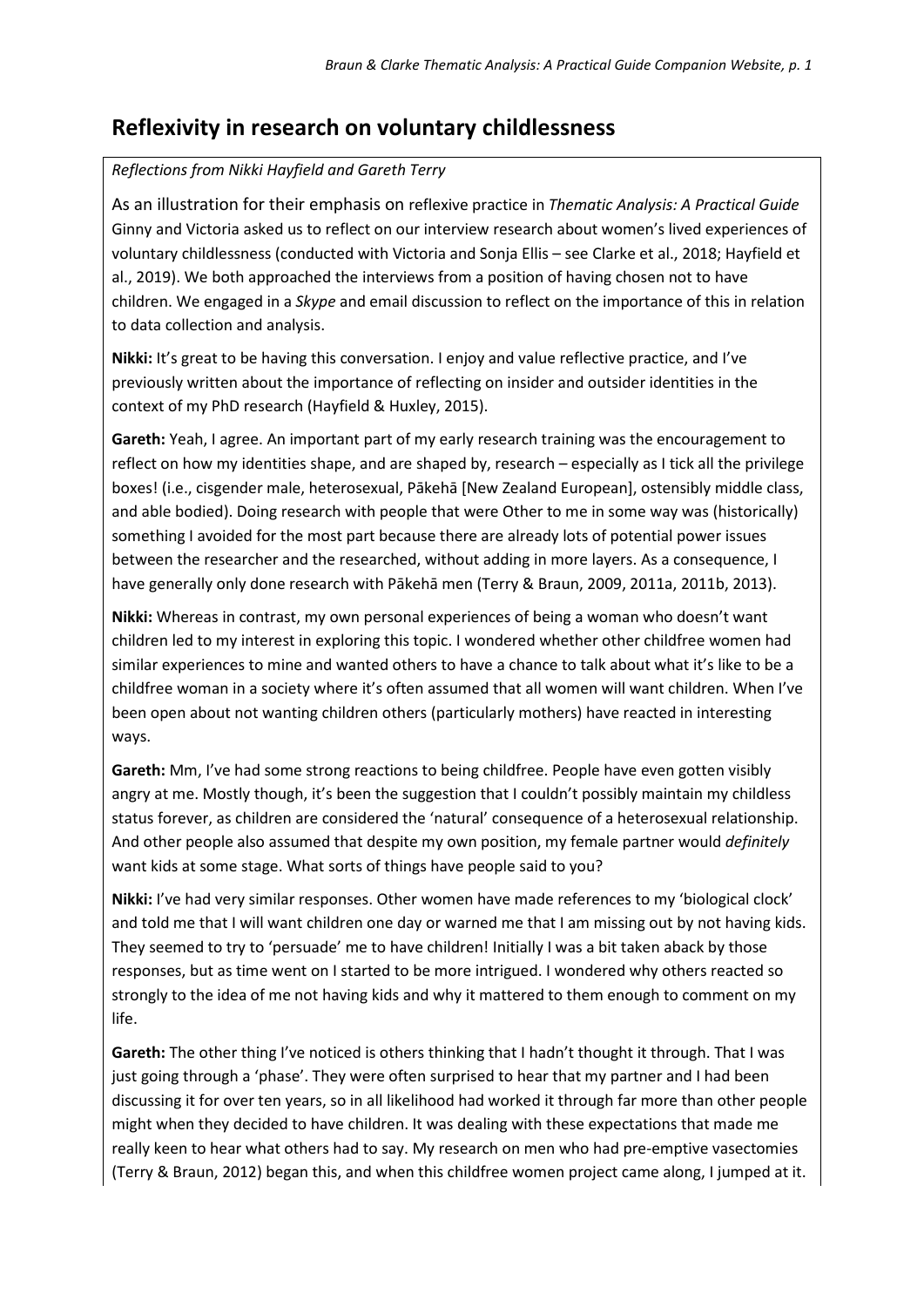But for me, this was the first study I've been involved in where I was interviewing women, and I wasn't quite sure what to expect. How would the interview dynamics work? How would women respond to my questions, coming as they were from a man?

**Nikki:** It's interesting that lots of research published in feminist journals recently is often discursive and critical, which is great, but I still really value that idea of 'giving voice' that traditionally underpinned feminist approaches (Edwards & Holland, 2013). I think this links to broadly being 'an insider' in lots of the research that I do – like when I interviewed bisexual women about their experiences of marginalisation (Hayfield et al., 2013; Hayfield et al., 2014).

**Gareth:** Well, although I've identified as childfree for a little while now, I was worried my insider status would be limited to that aspect of identity – it turns out though, there were *plenty* of other connections that helped the interview (shared middle class values was a key one!).

**Nikki:** Yes, and of course, there were differences for me too, ways in which I was an outsider to the participants, perhaps in terms of their sexuality, age, class, ability, and race and ethnicity. But it certainly felt to me as though participants were able to open up and talk about their personal experiences. What do you think?

**Gareth:** Yeah, because I was orientated toward difference, I was continually surprised by the overlaps of participants' experience and ideas with my own. I found that the women I interviewed were quite tentative about their status, not sure of its permanence, something that rang true for my own experience. This was quite different from the unmitigated 'sureness' of the men I'd interviewed about their pre-emptive vasectomies. I had struggled to identify with these men's accounts when doing my PhD, so found connection with these women's stories a positive experience. There were definitely times I could have probed the women's responses more, but my guardedness about overstepping privilege boundaries shaped the way I interviewed – I was a little too careful, and didn't push women's explanations at all for fear of being the pushy (male) interviewer. I think this wasn't really a problem though, perhaps it worked out due to the willingness of our participants to talk about their experiences - they were really invested in this topic!

**Nikki:** I agree. But what I really noticed was how some of these women's childfree actual experiences were quite different from mine.

**Gareth:** What sorts of things are you thinking of?

**Nikki:** Well, one participant in particular really strongly disliked children. That made me realise how much I enjoy spending time with friends' children - which I hadn't really thought about before. I've often been an insider in research and I learnt about interviews through the feminist literature, so I think I'm quite empathetic. But on that particular occasion the difference between the participant's experiences and my own really struck me and changed the dynamic during that part of the interview.

**Gareth:** Oh yeah, I definitely had the same sort of reaction to those sorts of accounts. So how did you feel that those differences impacted on data collection and analysis?

**Nikki:** Well the interview felt less relaxed, and I didn't probe her to elaborate because the extent of her dislike made me feel uncomfortable. So, when it came to analysis, the data from her interview were thin and there was less depth to analyse because I didn't encourage her to give a rich account of disliking children. And actually, it would have been really interesting to explore accounts of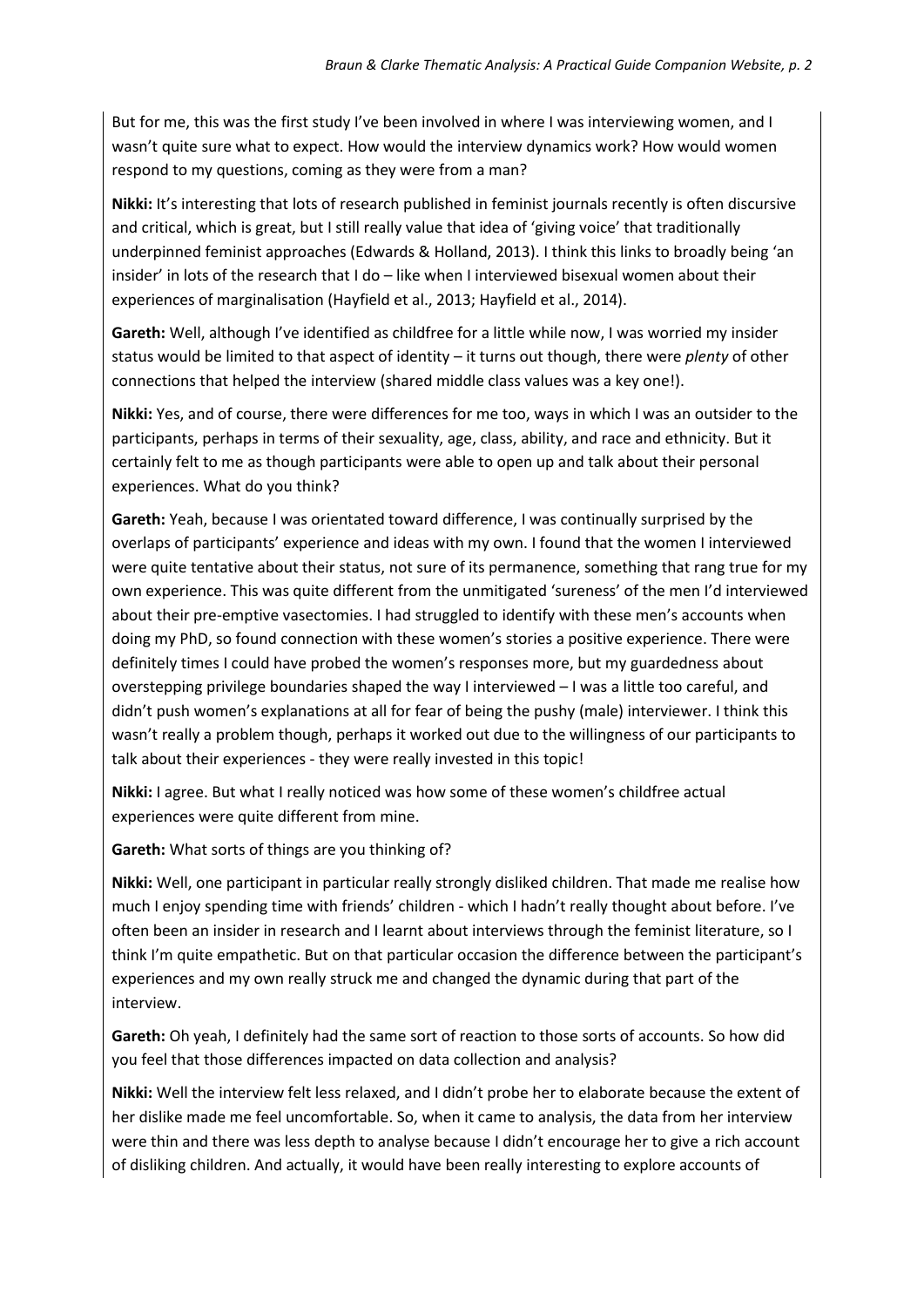childfree women disliking children in all the interviews. Especially as it's something they might be more likely to deny so that they are not seen as less loving than mothers - which is one of the stigmatisations that childfree women face. I'd probably try to be more inquisitive if I were doing interviews again and lean into it rather than away from it. How about you, did you notice any discomfort?

**Gareth:** My concerns about misrepresenting women definitely shaped my orientation to the data. My normal tendency in research is to take a critical approach as you were discussing earlier, treating participants' accounts as constructing a certain perspective on the world. In this case, my worries meant I took many of the accounts at face value - as a post-positivist researcher might. Initially, I was less able to look at the cultural resources our participants were drawing on, or the ways in which they deployed these ideas in the interviews.

**Nikki:** How do you think that impacted on data analysis then?

**Gareth:** It meant more work to get into the data, doing more rounds of familiarisation and coding than I have in the past. Being part of a team made up mostly of women, where others felt much more comfortable being critical with women's experiences and accounts, can't be underestimated. I began to see that my cautiousness was a bit excessive, but simultaneously team meetings helped me identify where I was missing certain things in the data due to the differing ways that men and women can experience being childfree, given the greater pressures on women to have children. Was there anything else that stood out for you?

**Nikki:** Well I think my background in LGBTQ+ and sexuality studies informed the data analysis too. When participants told other people about not wanting children, their accounts reminded me of 'coming out' stories. I think that particularly clued me into how these women managed their stigmatised childfree identities in particular ways – so that felt like a really useful lens to have on this data.

**Gareth:** At the risk of being too 'meta' – this sort of activity, doing this sort of writing or talking – really helps my thinking! I have found conversations like this extremely formative to my development, and this was no exception. It was a good learning experience overall.

**Nikki:** Definitely. It certainly felt to me that doing this research reiterates how important reflexivity is in the research process.

## **References**

[Clarke, V., Hayfield, N., Ellis, S. J., & Terry, G. \(2018\). Lived experiences of childfree lesbians in the](https://journals.sagepub.com/stoken/rbtfl/KABMR4GDMMP17TTEM27W3A/pdf/10.1177/0192513X18810931)  [UK: A qualitative exploration.](https://journals.sagepub.com/stoken/rbtfl/KABMR4GDMMP17TTEM27W3A/pdf/10.1177/0192513X18810931) *Journal of Family Issues*, *39*(18), 4133-4155.

Edwards, R., & Holland, J. (2013). *What is qualitative interviewing?* A&C Black.

- [Hayfield, N., Clarke, V., & Halliwell, E. \(2014\). Bisexual women's understandings of social](https://journals.sagepub.com/stoken/rbtfl/ITNRDLHJ1JFOJ4YW2AWC/pdf/10.1177/0959353514539651)  [marginalisation: 'The heterosexuals don't under](https://journals.sagepub.com/stoken/rbtfl/ITNRDLHJ1JFOJ4YW2AWC/pdf/10.1177/0959353514539651)stand us but nor do the lesbians'. *Feminism & [Psychology, 24](https://journals.sagepub.com/stoken/rbtfl/ITNRDLHJ1JFOJ4YW2AWC/pdf/10.1177/0959353514539651)*(3), 352-372.
- Hayfield, N., Clarke, V., Halliwell, E., & Malson, H. (2013). Visible lesbians and invisible bisexuals: Appearance and visual identities among bisexual women. *Women's Studies International Forum, 40*, 172-182.